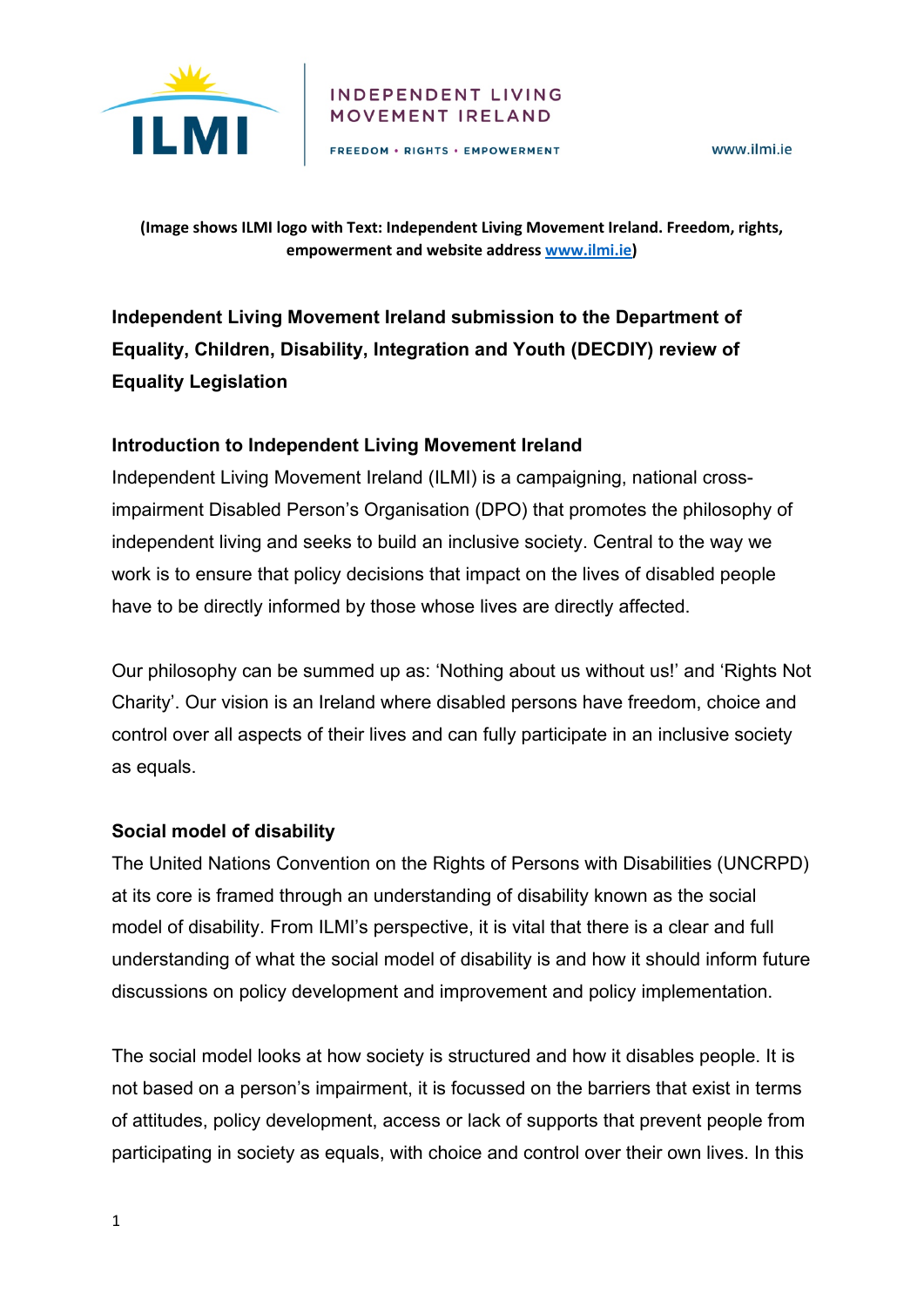model it is society that disables people from achieving their hopes and dreams, not a person's impairment. The social model informs all aspects of the work of ILMI.

### **Language and representation of disabled people**

Independent Living Movement Ireland recognises that language is a very powerful and evocative tool. Therefore, the language and terminology used in this review has been carefully chosen to reflect the values of equality and empowerment which is at the core of this organisation. The term 'disabled people' has been used throughout this review in accordance with the UPIAS classification of disability and impairment which has been developed by disabled people themselves (UPIAS 1976). Where disabled people are referred to in the submission this should be understood to include all disabled people, including those with learning difficulties, people experiencing emotional distress and physical and sensory impairments.

### **Executive summary**

Disabled people continue to experience considerable systemic and individual discrimination yet there is a significant gap between those experiencing discrimination and casework taken to the Workplace Relations Commission (WRC).

ILMI recommends:

- The definition of "disability" in current equality legislation is medicalised and pathologises disabled people. A new definition needs to reflect the social model equality and human rights definition of the UNCRPD.
- The Equal Status acts definition of "reasonable accommodation" needs to be updated to reflect commitments under UNCPRD.
- Reasonable accommodation needs to be extended to anyone who needs additional supports to pursue justice under Equality Legislation.
- Remove exemptions for disabled "non-nationals" under current legislation which limits where disabled people can challenge discrimination.
- Differential payment rates for disabled people under the Employment Equality Act need to be scrapped as they provide for de-facto discrimination of disabled people.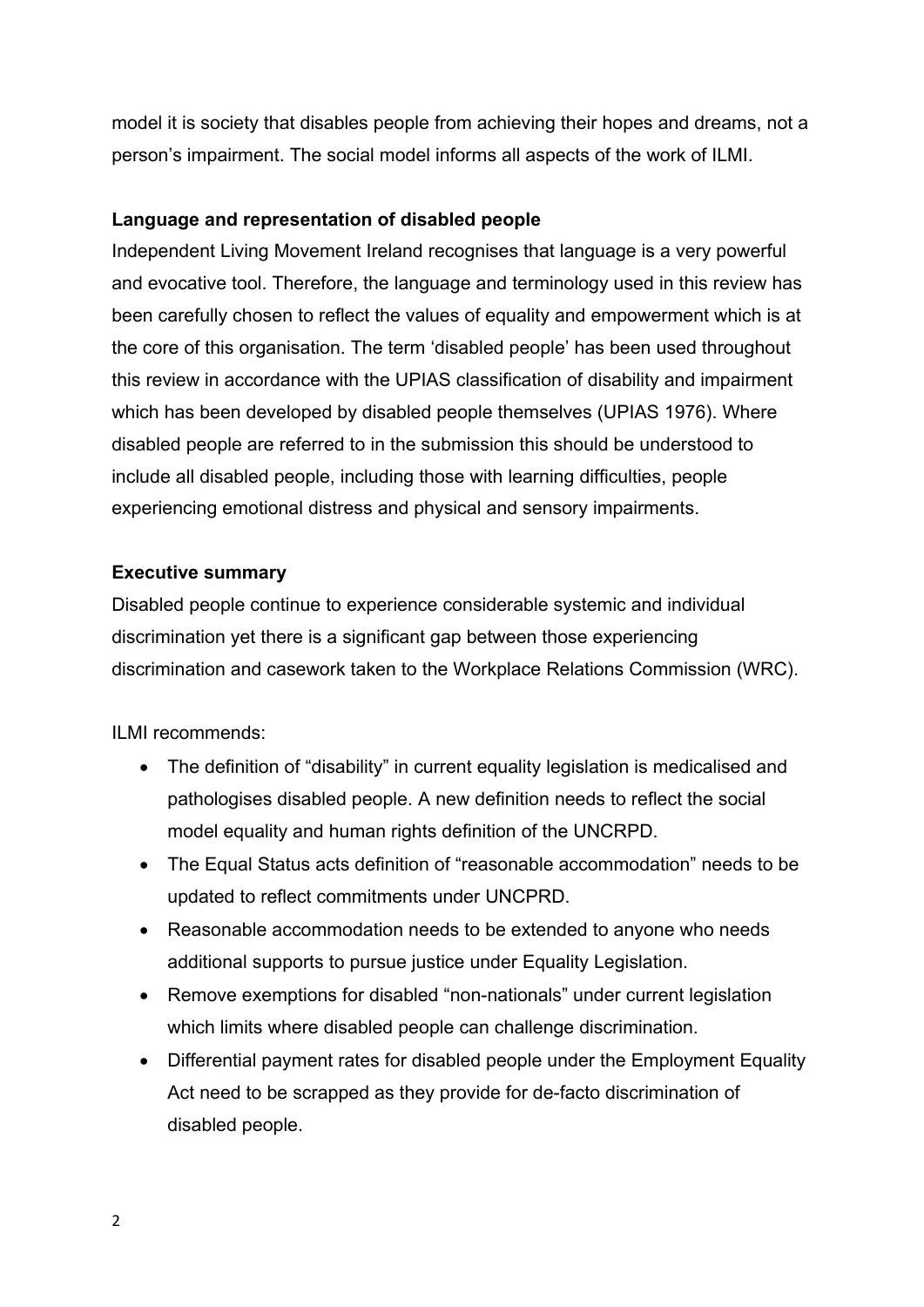- The Intoxicating Liquor Act, 2003, section 19 needs to be repealed and issues of discrimination relating to licenced premises needs to be returned to the WRC.
- There needs to be a structured engagement between the Irish Human Rights Equality Commission (IHREC) and the WRC and DPOs to develop a training plan for all staff in relation to disability equality
- WRC to engage with DPOs to develop and publically disseminate procedures and supports on reasonable accommodation for disabled people taking cases under Equality Legislation.
- Significant investment in awareness raising of Equality Legislation for disabled people by working alongside their representative organisations (DPOs).
- Recognition of the intersection of discrimination based on impairment and other forms of discrimination and a need for additional sanctions to reflect that intersection.
- The need to include grounds based on socioeconomic disadvantage and for the review of gender ground to include Transgender, Non-Binary and Intersex people

### **Policy context**

## **United Nations Convention on the Rights of Persons with Disabilities (UNCRPD)**

Ireland ratified the UNCRPD with legally binding obligations to "undertake to ensure and promote the full realisation of all human rights and fundamental freedoms for all persons with disabilities without discrimination of any kind on the basis of disability (Article 4).

According to Article 1 the purpose of the CRPD "to promote, protect and ensure the full and equal enjoyment of all human rights and fundamental freedoms by all persons with disabilities, and to promote respect for their inherent dignity." It acknowledges that all disabled persons are right holders and that impairment cannot be used as a justification for denial or restrictions of human rights. It recognises disability as a social construct which is caused when impairment interacts with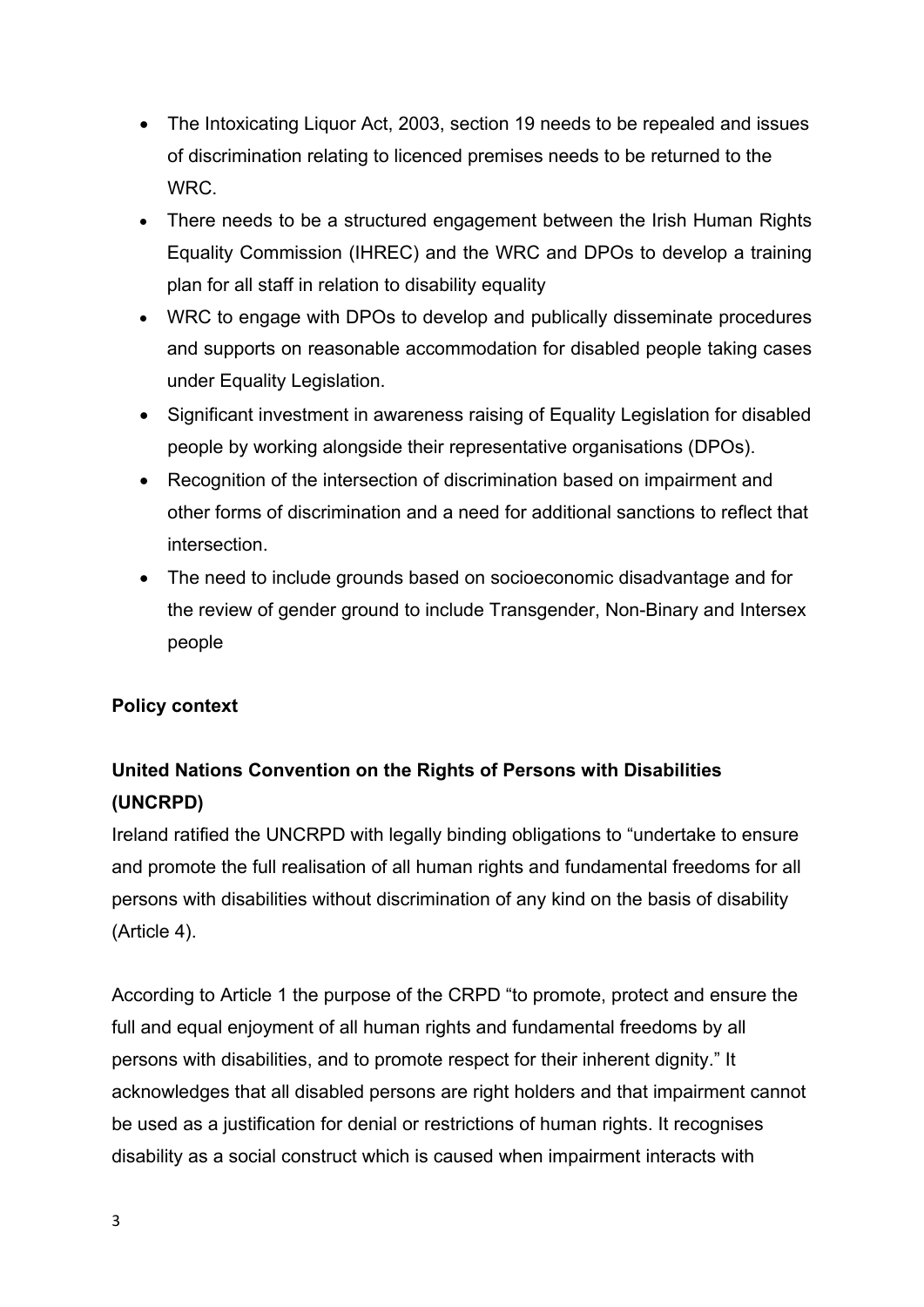societal barriers. It is a as a paradigm shift from the medical to the social model of disability.

**Article 5** ("Equality and non-discrimination") specifically shows that:

1. States Parties recognize that all persons are equal before and under the law and are entitled without any discrimination to the equal protection and equal benefit of the law.

2. States Parties shall prohibit all discrimination on the basis of disability and guarantee to persons with disabilities equal and effective legal protection against discrimination on all grounds.

3. In order to promote equality and eliminate discrimination, States Parties shall take all appropriate steps to ensure that reasonable accommodation is provided.

4. Specific measures which are necessary to accelerate or achieve de facto equality of persons with disabilities shall not be considered discrimination under the terms of the present Convention.

The UNCRPD makes specific references to state party commitments to ensure disabled people are effectively involved in all policy forums. **Article 4.3 states**: "In the development and implementation of legislation and policies to implement the present Convention, and in other decision-making processes concerning issues relating to persons with disabilities, States Parties shall closely consult with and actively involve persons with disabilities, including children with disabilities, through their representative organizations."

**General Comment 7.13** of the CRPD states that: "Organisations of persons with disabilities should be distinguished from organisations "for" persons with disabilities, which provide services and / or advocate on behalf of persons with disabilities, which, in practice, may result in a conflict of interests in which such organisations prioritise their purpose as private entities over the rights of persons with disabilities.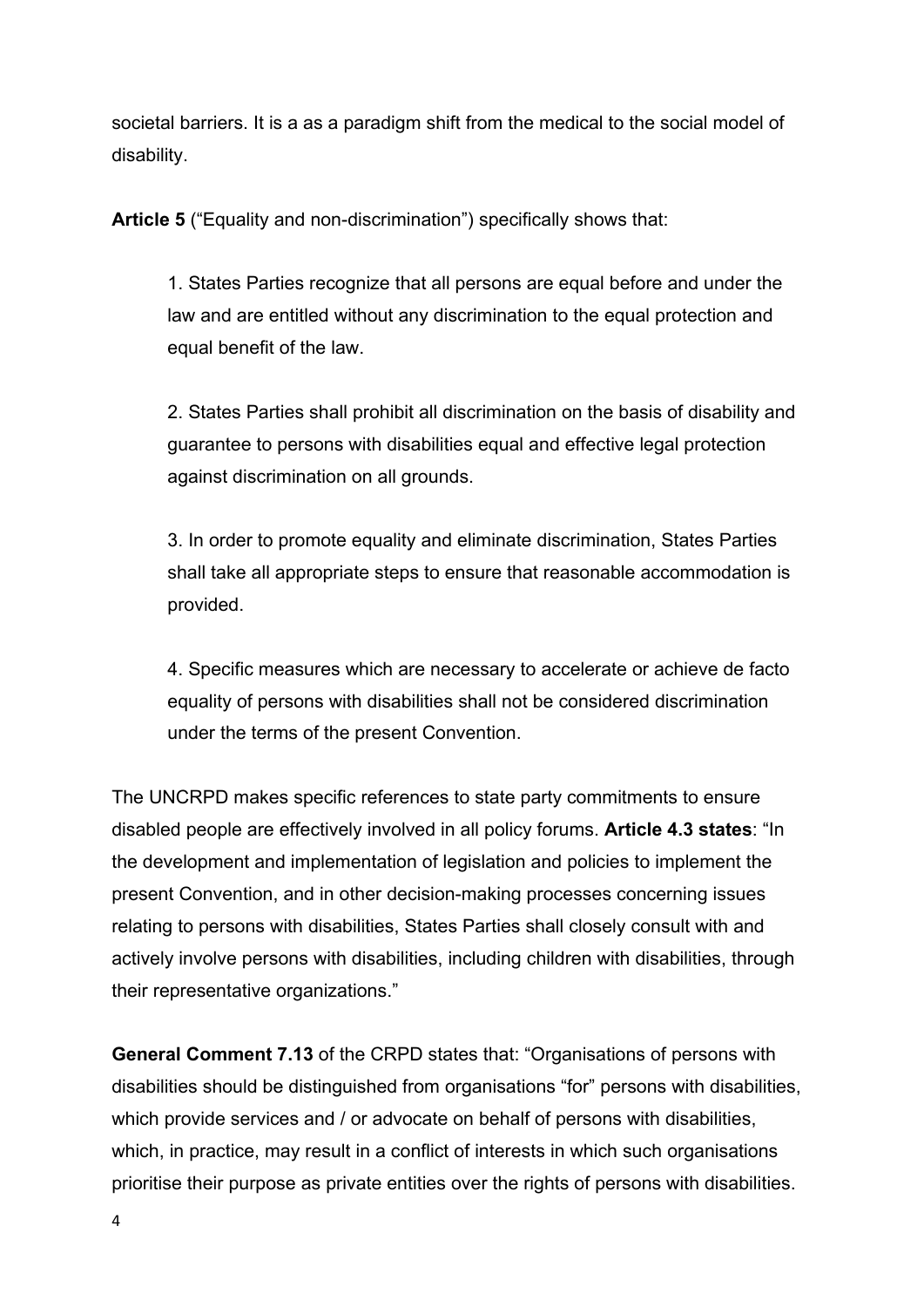States parties should give particular importance to the views of persons with disabilities, through their representative organisations, support the capacity and empowerment of such organisations and ensure that priority is given to ascertaining their views in decision-making processes."

**Article 29. B** outlines actively promoting an environment in which disabled people can "effectively and fully participate" in public affairs, without discrimination and on an equal basis with others. Article 29 B also states participation of disabled people in non-governmental organisations and associations concerned with public and political life. Most importantly article 29 B states disabled people should be involved in "forming and joining organizations of persons with disabilities to represent persons with disabilities at international, national, regional and local levels". For far too long disabled people have been excluded from participation in decision making structures at all levels.

"Nothing about us without us": the role of Disabled Persons' Organisations (DPOs) DPOs, unlike disability services providers, are led by and for disabled people. It is vitally important that this is understood to ensure that disabled people have their contributions heard, represented and recognised in policy development.

**Article 12 – Equal recognition before the law** specifies that disabled people are equal before the law and have the right to recognition everywhere as persons before the law. It states that disabled people should enjoy legal capacity on an equal basis. The state should take appropriate measures to provide access by disabled people to the support they may require in exercising their legal capacity and that all measures that relate to the exercise of legal capacity provide for appropriate and effective safeguards to prevent abuse in accordance with international human rights law.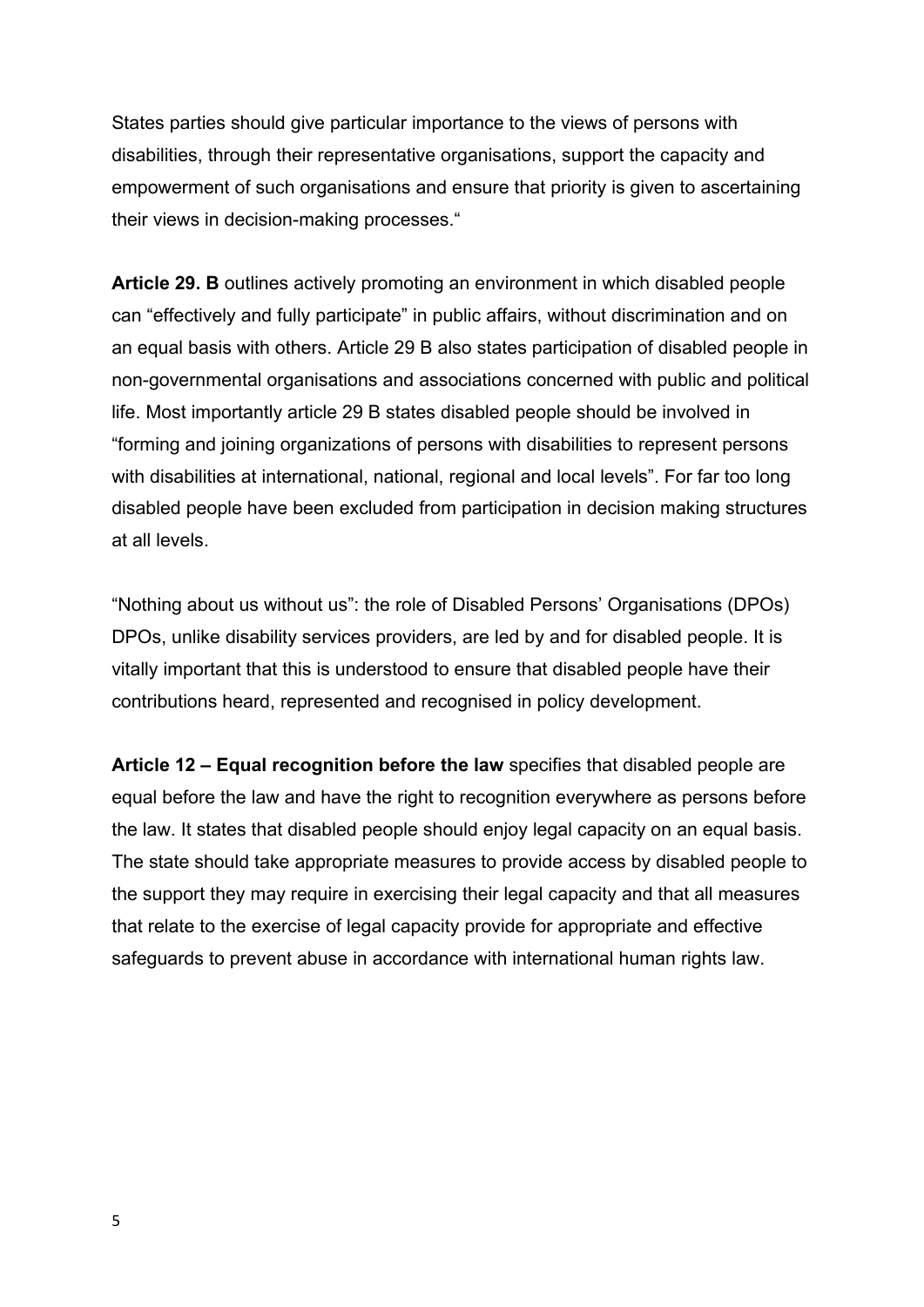## **1. The functioning of the Acts and their effectiveness in combating discrimination and promoting equality**

### *Reasonable Accommodation and the Equality Legislation*

In consultations with ILMI, disabled people have repeatedly expressed frustrations that the "nominal cost" aspect of "reasonable accommodation" under Equality Legislation reduces any onus for real change in the delivery of goods and services in the private sector. Too often, equality legislation reasonable accommodations sought are regularly often only framed in an individual's access needs as opposed to obligations to promote access of any disabled person looking to access goods and services.

In reviewing equality legislation, the new definition of reasonable accommodation needs to be updated to meet Ireland's commitments under UNCRPD Article 2 and Article 5.3.

### *Reasonable Accommodation and Employment*

Employment practices, such as requesting medicals for all roles within organisations, need to be covered by the Employment Equality Acts, as these can act as a systemic barrier to potential disabled employees. Employment Equality legislation also needs to reflect the complexity in relation to disclosure of impairment, from interview to employment and throughout the employment journey.

Reasonable Accommodation under Employment Equality legislation needs to be extended to ensure that if it is denied to a disabled person that a case can be taken to the WRC. This should include requests for reasonable accommodations during recruitment, including the provision of Irish Sign Language (ISL) and other supports to access employment, such as Assistive Technology and Personal Assistance Services, for example.

Section 35 (1) of the Employment Equality Act legislates for differential payment rates for disabled people. Differential payment rates for disabled people under the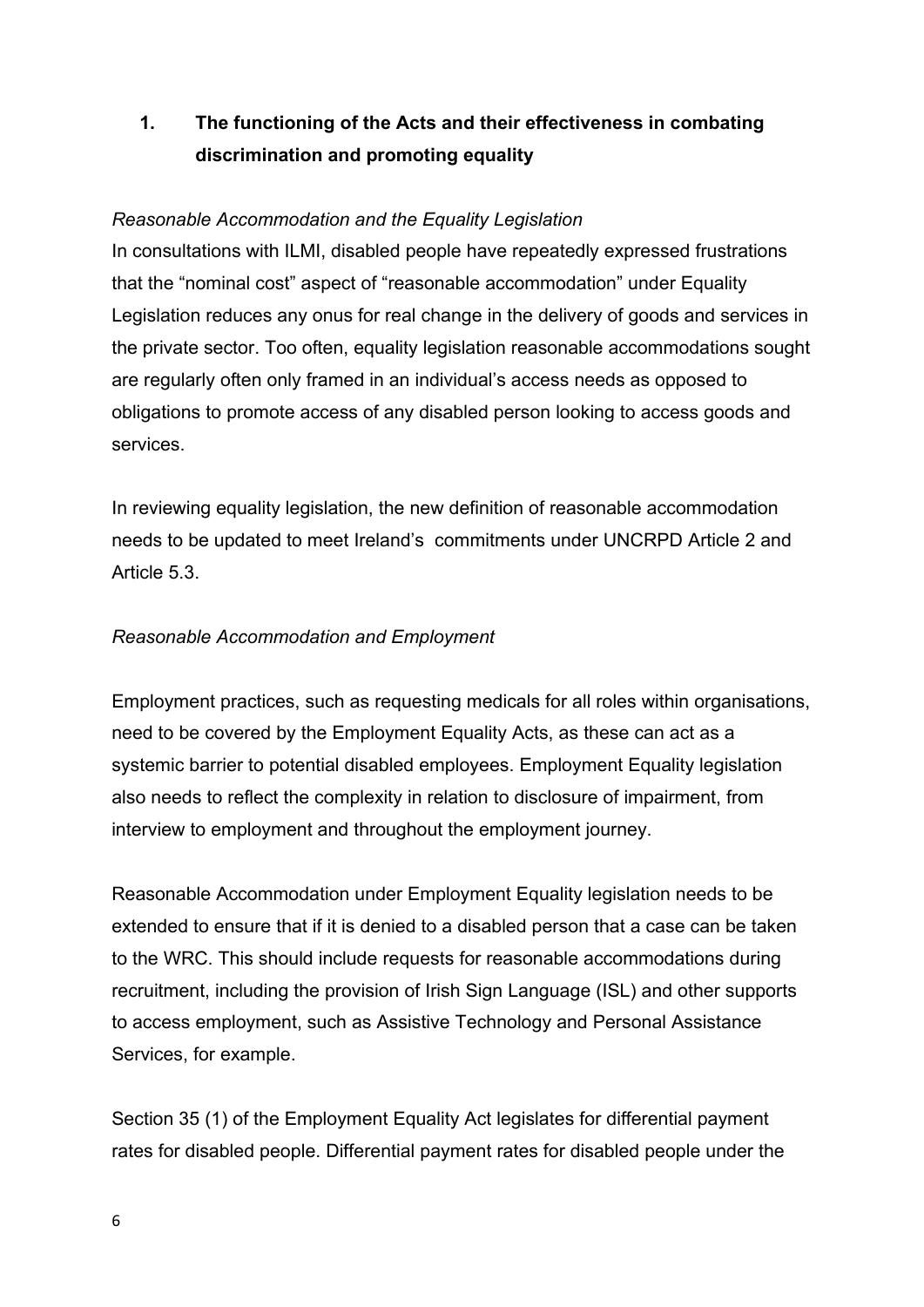Employment Equality Act need to be scrapped as they provide for de-facto discrimination of disabled people as they contravene Article 5 of the UNCRPD.

# **2. The degree to which those experiencing discrimination are aware of the legislation and whether there are obstacles which deter them from taking an action**

### *Awareness of Equality Legislation*

In consultations with disabled people for our UNCRPD submission and to inform this submission, many disabled people identified that lack of awareness of the equality legislation was a significant barrier to challenging discrimination.

According to the IHREC 2020 annual report, disability discrimination was the highest area of public contact representing 54% of all equality related concerns in 2020. The WRC annual report showed that in 2020, 91 complaints were made to the WRC under the disability ground of the Equal Status Act (albeit an increase from 73 complaints in 2019).

Given that cases taken under the Equal Status Act under all nine grounds are falling year on year since 2017, there clearly is an issue with how the WRC is promoting its role as a crucial part of Ireland's Equality and human rights Infrastructure. The name and role of the WRC (workplace relations) means that people who experience rights violations and discrimination in the workplace (including disabled people) are more likely to take cases under Employment Equality to the WRC However, it is less clear about the link between the WRC and disabled people experiencing discrimination in accessing goods and services.

Whilst disabled people experiencing rights violations and discrimination in the workplace are aware of the WRC, there is a direct link with the name and role of the organisation (Workplace Relations) that perhaps makes the process easier to manage.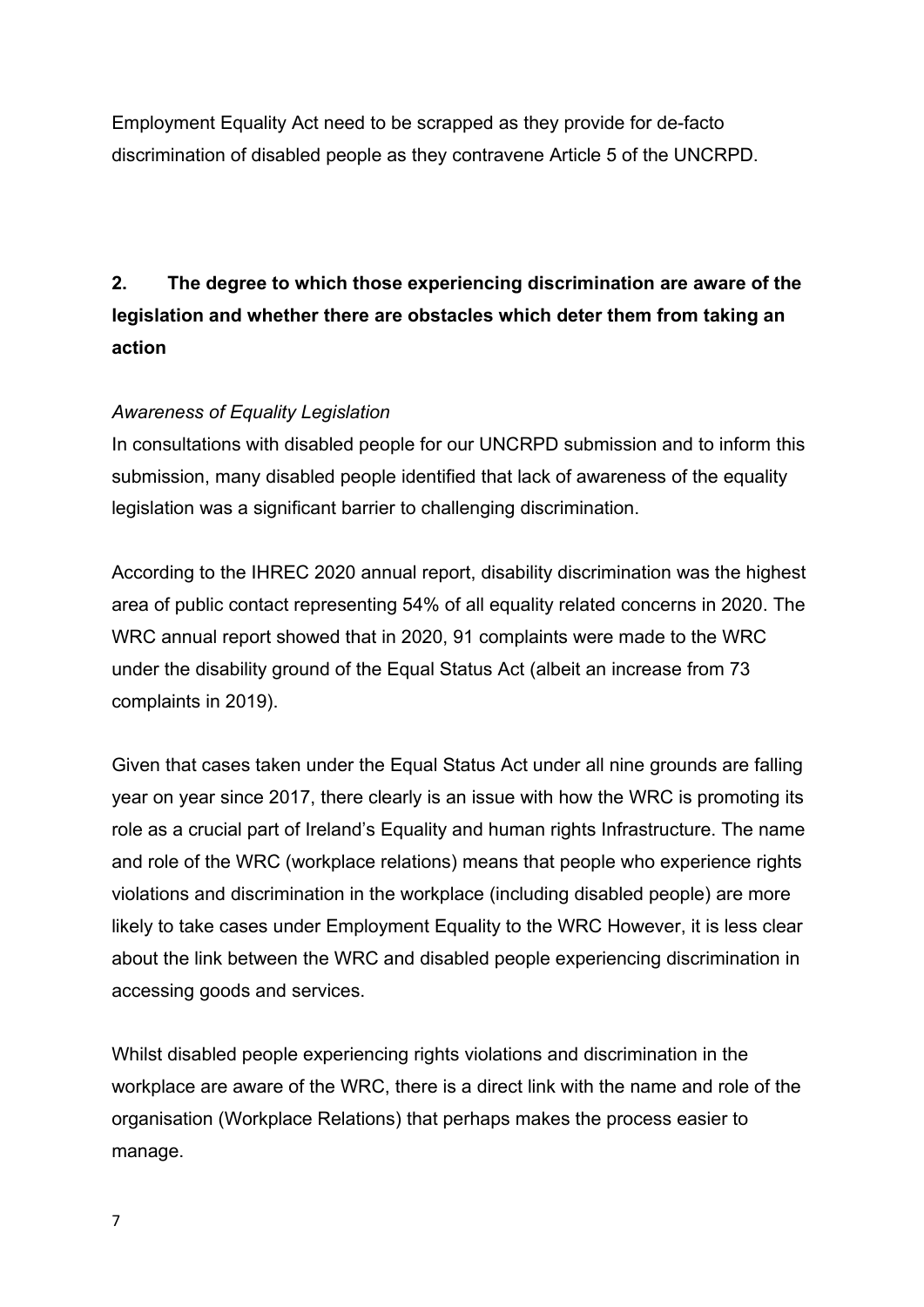ILMI has developed a "Guide to the Law in [Relation to Disability"](https://ilmi.ie/wp-content/uploads/2018/12/ILMI-guide-to-the-law-in-relation-to-disability.pdf) and has created specific workshops for disabled activists to discuss the role and function of the Equality infrastructure as a vehicle for achieving systemic change.

There needs to be structural engagement between IHREC and the WRC with DPOs such as ILMI to develop specific messaging to ensure disabled people take cases under Equality Legislation. Both IHREC and the WRC need to develop and publically disseminate procedures and supports on reasonable accommodation for disabled people taking cases under Equality Legislation.

When disabled people contact the WRC, staff need to have had training (including disability equality training ) to provide clear guidance in place that identify supports for disabled people to take cases under Equality legislation.

### **Barriers to taking legal action**

### *Time Scale to take cases*

The current time period to take cases (two months in Equal Status, six months in Employment Equality) is restrictive and places a burden not found in other forms of legislation. Restrictive time scales can impact on disabled people in specific ways, such as:

- Lack of appropriate supports to fill in forms (Personal Assistance, advocacy or ISL) which could mean that when supports are available the time has lapsed for an ES-1 form to be filled in and sent to the respondent.
- Some disabled people have complex medical needs. It is possible that accessing medical supports, including urgent and lengthy medical treatments, could result in some disabled people being unable to meet the restrictive time periods.

The time period to take cases under Equality Legislation needs to be extended to twelve months to embed reasonable accommodation measures to ensure disabled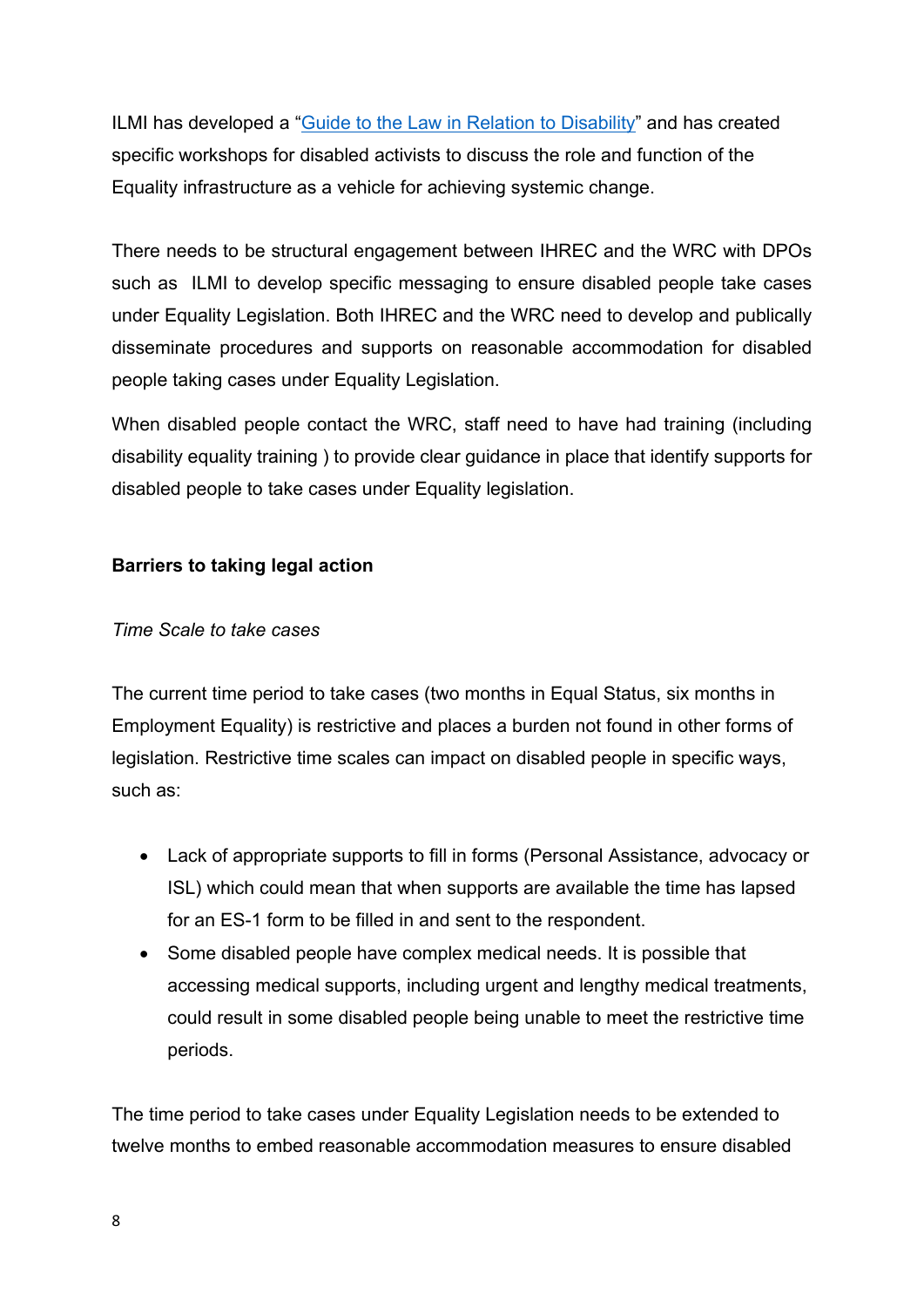people and anyone who experiences discrimination can take a case within an appropriate time period.

### *Lack of legal supports*

Many disabled people who have looked to take cases are confronted by the fact that employers or service providers typically have legal support. Previously equality cases heard by the Equality Tribunal supported people who experienced discrimination to self-advocate. The increasingly legalistic approaches taken in the WRC mean that those who lack the economic means to access legal advice will be at a distinct disadvantage.

Given systemic barriers to employment that many disabled people face this approach has a specific impact on disabled people (and an intersectional impact for disabled Travellers, disabled people in direct provision and disabled people disadvantaged by exclusion due to socioeconomic status). The additional costs of disability will also impact on disabled people's means to access legal supports.

Taking cases without legal or advocacy supports relies on an individual to gather and process complex legal and procedural information. Some disabled people may not have the supports they need to do this (such as ISL, assistive technology, Personal Assistance Services) which means that challenging discrimination becomes even more challenging without legal support. Whilst ILMI supports the role of IHERC, DPOs are woefully under-resourced to provide additional legal supports when disabled people take cases.

In order that complaints taken under Equality Legislation bring about systemic change and redress infringements on disabled peoples' rights, Legal Aid should be available for those who require it in Equality Cases.

### *Reasonable Accommodations*

Reasonable accommodation needs to be extended to anyone who needs additional supports to pursue justice under Equality Legislation. Many people experiencing discrimination will have additional and overlapping support needs. Some people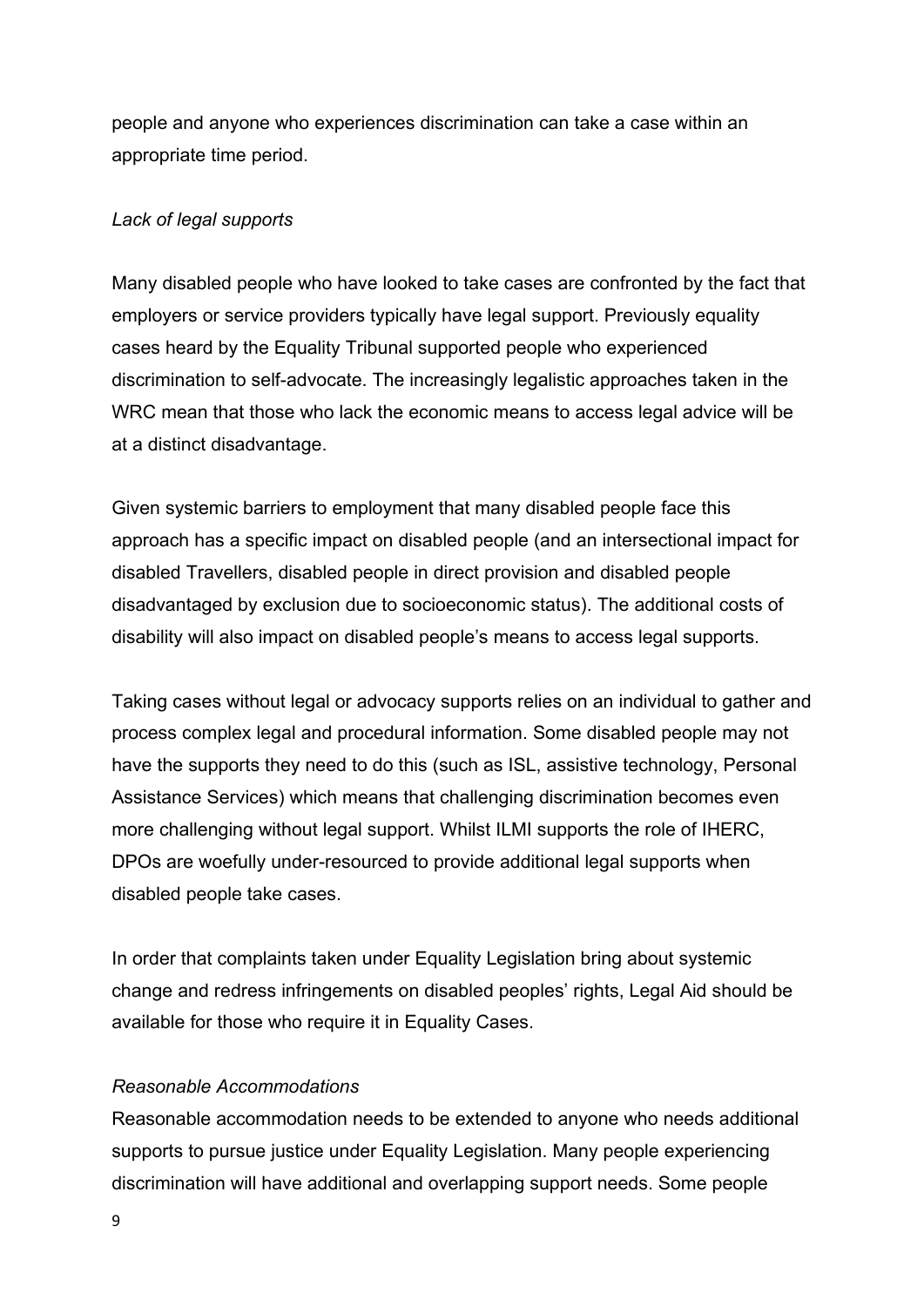experiencing discrimination may require additional supports to fill in an ES-1 form, due to barriers such as:

- Some disabled people may require support from a Personal Assistant to physically fill in a form on their behalf. Due to unmet need in the provision of Personal Assistants, this could also impact on disabled people meeting time limits under equality legislation.
- Some people may require an advocate to fill in a form on their behalf because the forms are not always accessible
- Lack of access to suitable software for screen-reading for blind and visually impaired people who have experienced discrimination.
- Language barriers, including lack of access to ISL translation for Deaf People.
- Literacy issues in filling in forms
- Lack of access to broadband or technology to access forms online.
- Restrictions to face to face supports services due to Covid-19 where people experiencing discrimination need additional supports

### *Move of cases of discrimination in Licenced Premises to District Court*

The Intoxicating Liquor Act, 2003, section 19 meant that instances of discrimination in a licenced premises are heard in a District Court rather than before the Equality Tribunal (whose function the WRC has now absorbed). This has resulted in a significant drop in casework taken to challenge discrimination in licenced premises.

This specifically impacts on disabled people seeking redress to inaccessible licenced premises (along with barriers due to nominal costs in reasonable accommodation, above). Due to the intersection of discrimination of impairment and ethnicity, disabled Travellers are more likely to be refused access to service in licenced premises.

Given the societal barriers and lack of employment opportunities for many disabled people, taking a case under the Intoxicating Liquor Act 2003 is prohibitively expensive (including the risk of costs being ruled against the complainant). District courts are often ill-equipped on the nuances of structural or systemic discrimination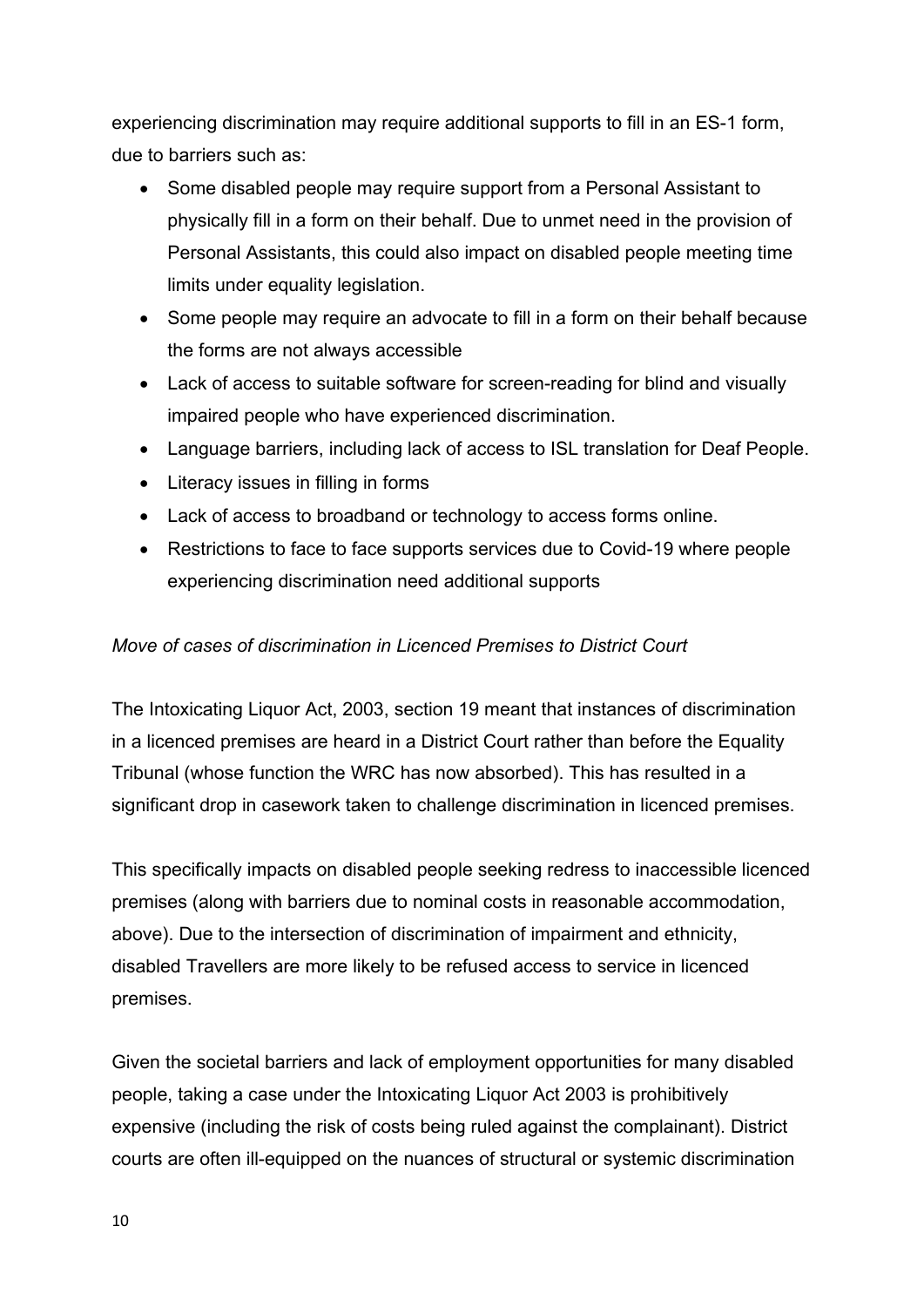as opposed to a specific space like the WRC. This needs to be addressed by changes in legislation to ensure people can take cases against licenced premises holders. These cases need to be heard by adjudicators in the WRC

The Intoxicating Liquor Act, 2003, section 19 needs to be repealed and issues of discrimination relating to licenced premises needs to be returned to the WRC.

### **3. The scope of the current definitions of the nine equality grounds**

The definition of "Disability" under the Equality legislation needs to be reformed. The current legislation defines disability from an outdated medical model of disability. Ireland needs to adopt a social model equality and human rights definition of disability as per the UNCRPD. The current definition inappropriately identifies disability as a medical, deficit model as opposed to the disabling societal barriers that limit disabled people's participation in society as equals.

ILMI is a member of the *Add the 10th Alliance*, which is calling for the additions of socioeconomic status as an additional ground under Equality Legislation. The Alliance Submission notes "We have a moral obligation to protect the vulnerable of society and it is argued by the Alliance that the current nine grounds often fail to do this for all. Current labour market practices, social welfare conditionality and neoliberal work-centric attitudes have gradually engendered barriers for those in, or approaching poverty, to rights and social inclusion".

The intersection between impairment and disadvantage due to socioeconomic status means disabled people can experience additional barriers in terms of lack of investment in accessible built environment, investment in accessible public transport and will also lack additional income supports that some disabled people can access through family networks to purchase supports where there is a lack of statutory provision, such as Assistive Technology (AT).

The review of gender ground needs to include Transgender, Non-Binary and Intersex people who experience significant discrimination and are not currently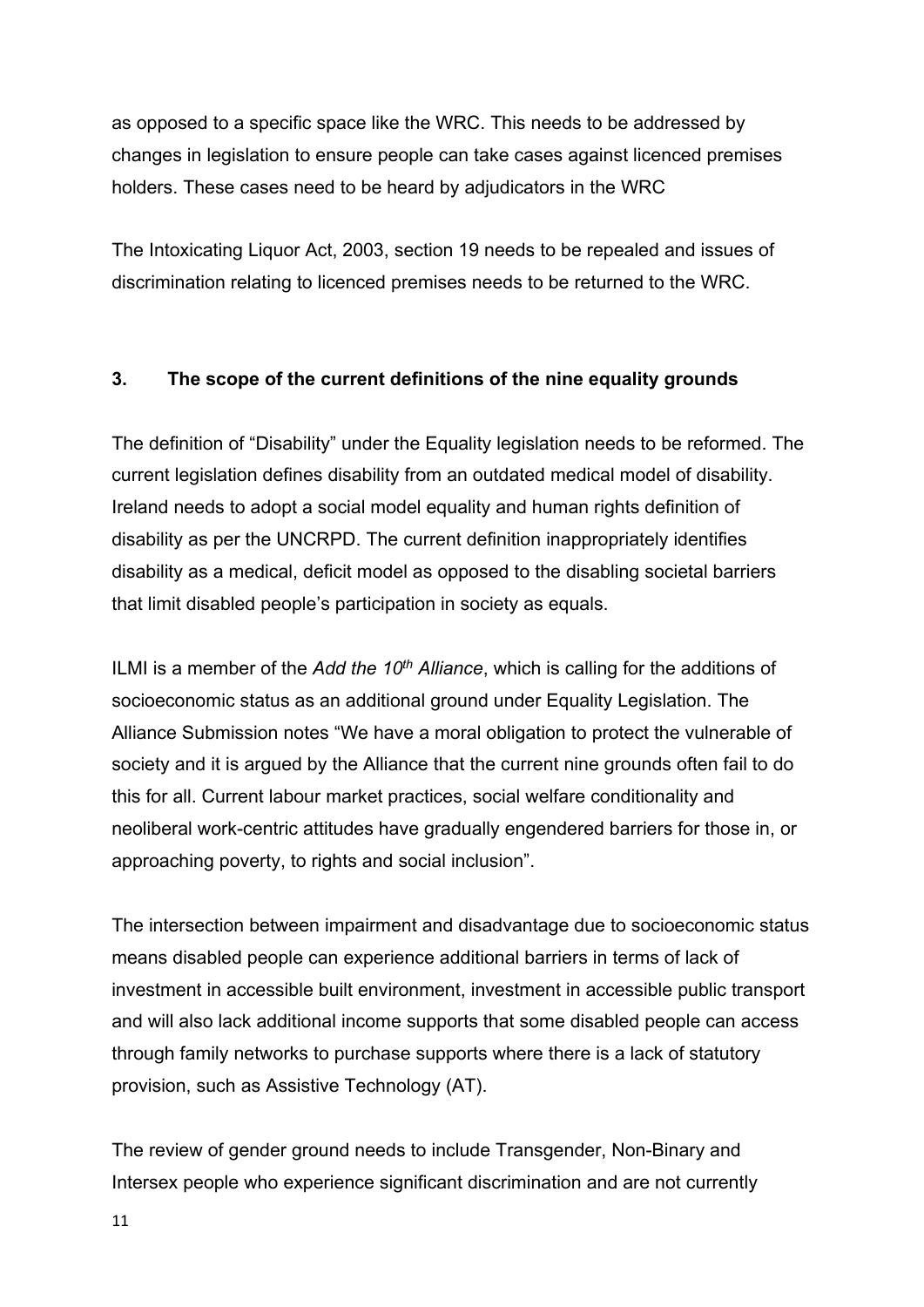protected under Equality Legislation. The intersection between impairment and gender and sex identity further impacts on LGBTIA+ disabled people who are often not included in discussions on gender and sex identity.

## **4. Whether the legislation adequately addresses intersectionality or the intersection of discrimination across a number of grounds**

ILMI's core values are Independence, Options, Rights and Empowerment and are the foundation of our organisation. We recognise and promote equality within our members, in terms of gender, sexuality, ethnicity, age, marital status, socioeconomic status and impairment. Due to the medical model of disability, impairment based-labels typically overshadow other identities based on class, ethnicity, gender identity, sexuality and so on.

Through consultations with members, disabled people have frequently discussed where assumptions are made about disabled people's lives based on their impairment(s). Specific social-model led training will need to inform staff in the Equality infrastructure, specifically adjudicators, to ensure that disabled people can bring cases under multiple grounds and where discrimination is based on the intersection of more than one identity that rulings and sanctions need to reflect that intersection.

The WRC will need to promote cases taken which demonstrate the intersection of discrimination, the outcome of the cases and the sanctions issued to create awareness amongst rights holder and their representative organisations to encourage people to higher levels of casework to challenge discrimination.

## **5. Whether existing exemptions in the legislation should be modified or removed**